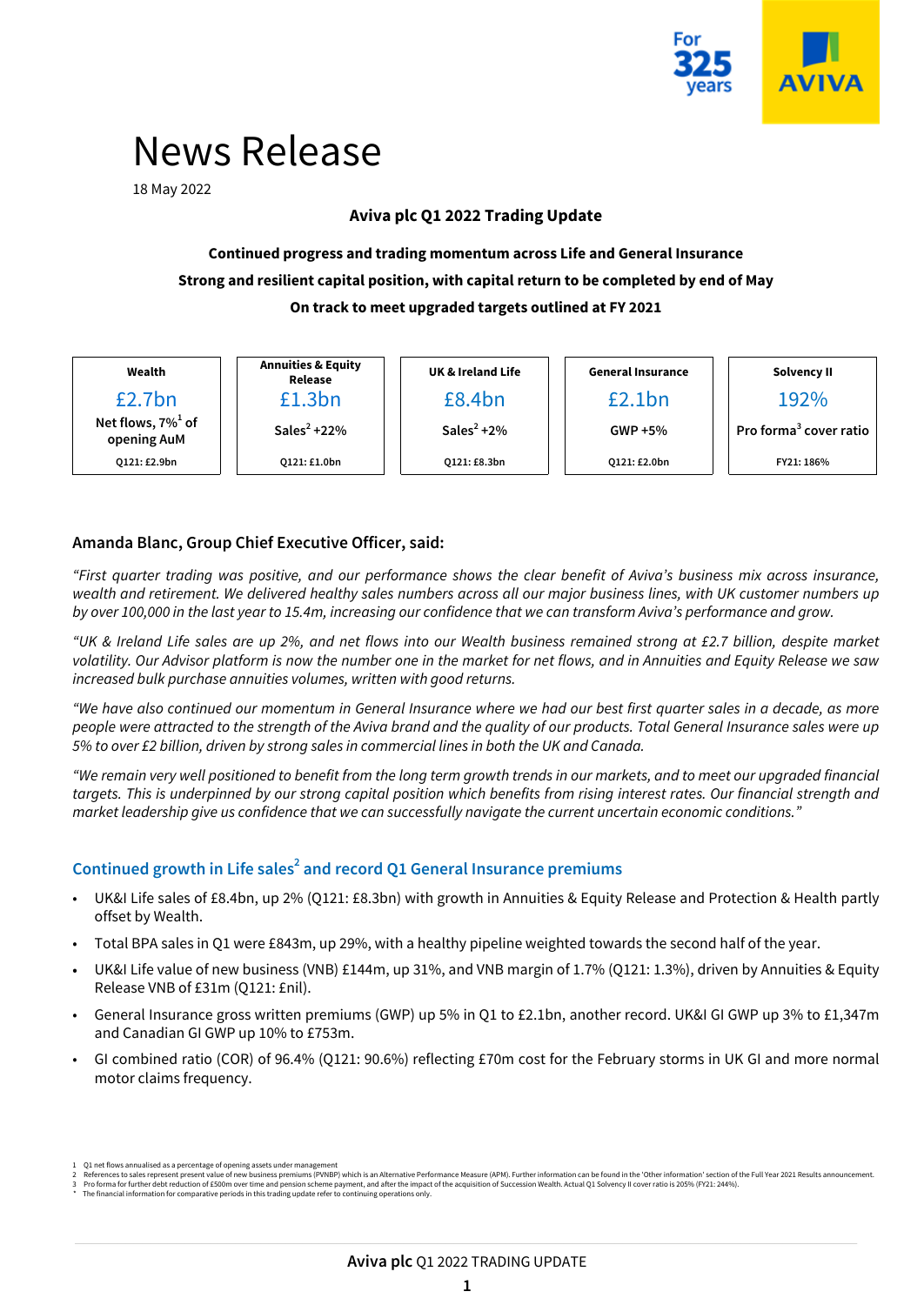## **Continued focus on cost efficiency**

- Controllable costs down 3% (excluding cost reduction implementation, strategic investment and IFRS 17 costs) to £683m at Q1 (Q121: £705m).
- On track to achieve savings target of £750m gross savings (£400m net of inflation) by 2024 relative to our 2018 baseline.

#### **Capital return process nearing completion**

- Shareholder approval received for £3.75bn return of capital via B Share Scheme. Total capital return to shareholders of £4.75bn will therefore be complete by end May 2022.
- 76 for 100 share consolidation now completed with new share count of 2,802m as at 16 May.

#### **Solvency and liquidity remain strong and resilient**

- Solvency II shareholder cover ratio of 205% (FY21: 244 %) was 39pp lower driven by £3.75bn capital return, £500m redemption of subordinated debt, 2021 final dividend, partly offset by operating capital generation in the period and the beneficial impact of higher interest rates.
- Solvency II cover ratio of 198% (FY21: 191%), pro forma for further debt reduction of £500m over time and £75m pension scheme payment. The acquisition of Succession Wealth will further reduce this pro forma ratio to 192% (FY21:186%).
- Solvency II Operating Capital Generation (OCG) for our UK Life Heritage business was £175m in 2021, representing c.9% of business unit OCG. We expect Heritage OCG to run-off by c.£10-£15m per annum.
- Centre liquidity (Apr 22) of £5.8bn (Feb 22: £6.6bn). Centre liquidity of £1.5bn pro forma for the £3.75bn capital return, further £500m debt reduction over time and £75m pension scheme payment.
- £500m Tier 2 Notes matured in April, completing half of our targeted further £1bn debt reduction.

#### **Significant progress on ESG rating**

• Sustainalytics ESG risk rating improves to 11.3, now ranking Aviva 6th<sup>1</sup> out of 296 global insurers (up from 25th) and ahead of all UK Financial Services peers.

#### **Outlook**

- We remain confident and on track to meet the cash remittance, own funds generation, and cost reduction targets outlined at our FY 2021 results presentation.
- Our dividend guidance<sup>2</sup> of c.£870m for 2022 and c.£915m for 2023 remains unchanged. Following the capital return and share consolidation this would be equivalent to per share amounts of c.31.0p and c.32.5p respectively.
- The acquisition of Succession Wealth, announced in March, remains on track to complete in the second half of 2022.
- Our strong leadership positions, together with the actions we have taken over the past two years to strengthen our financial position, leave us well placed to navigate the prevailing economic environment.

#### **Pages 3 to 5 of this release cover Q122 trading performance and capital in further detail**

As at 17 May 2022 idends are for guidance only. The Board has not approved or made any decision to pay any dividend in respect of any future period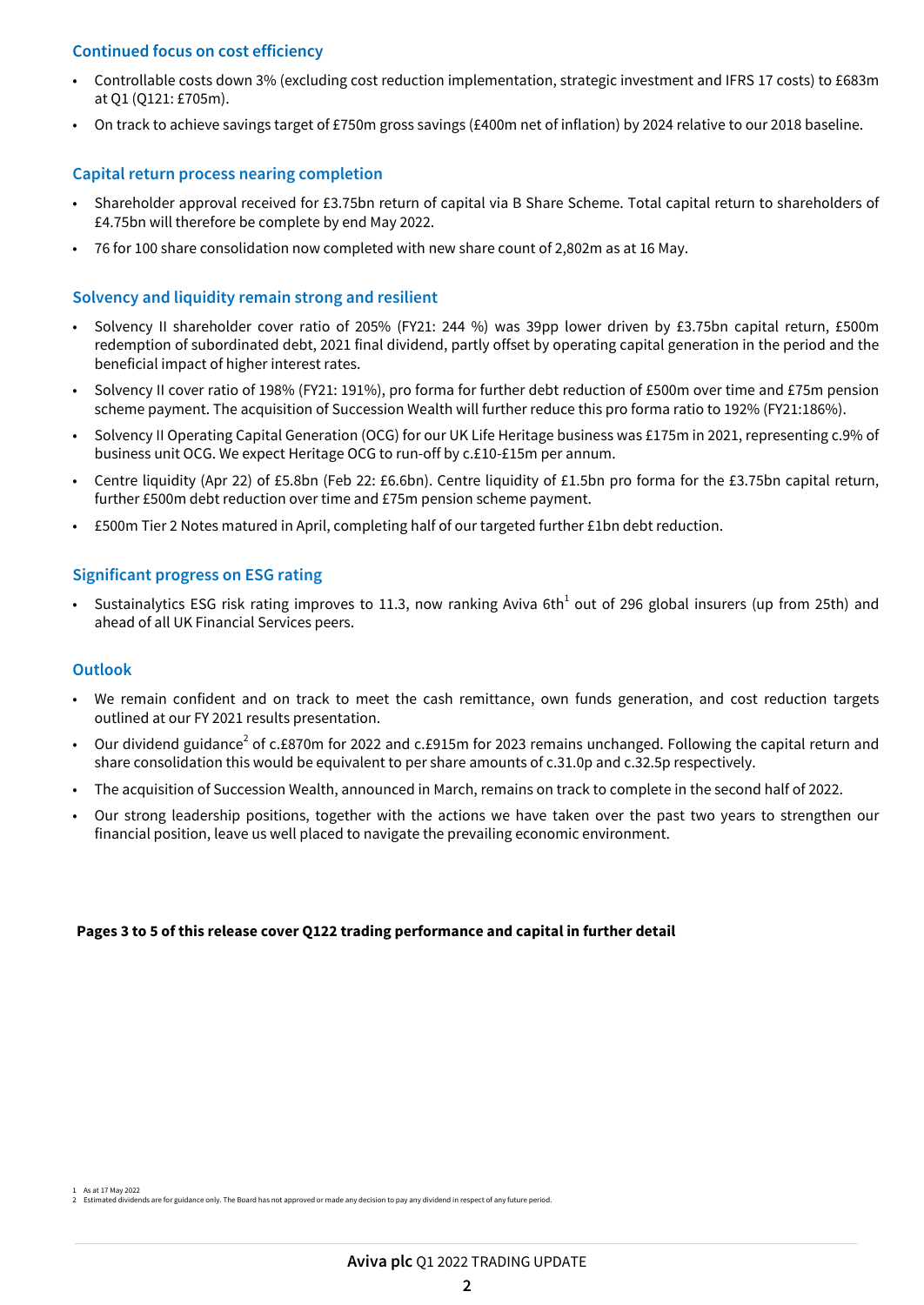## **Life sales<sup>1</sup> and Value of New Business (VNB)**

|                            | <b>PVNBP</b> |            |                      | <b>VNB</b> |                          |                      |
|----------------------------|--------------|------------|----------------------|------------|--------------------------|----------------------|
|                            | Q122<br>£m   | 0121<br>£m | Sterling %<br>change | Q122<br>£m | Q121<br>£m               | Sterling %<br>change |
| Annuities & Equity Release | 1,279        | 1,047      | 22 %                 | 31         | $\overline{\phantom{m}}$ | 100%                 |
| Protection & Health        | 696          | 630        | 10 %                 | 57         | 51                       | 12 %                 |
| Wealth & Other             | 6,010        | 6,168      | (3)%                 | 49         | 54                       | (9)%                 |
| Ireland Life               | 445          | 424        | 5 %                  |            | 5                        | 40 %                 |
| UK & Ireland Life total    | 8,430        | 8,269      | 2%                   | 144        | 110                      | 31 %                 |
| International investments  | 303          | 398        | (24)%                | 19         | 42                       | (55)%                |
| <b>Total</b>               | 8,733        | 8,667      | $1\%$                | 163        | 152                      | 7 %                  |

Total Life sales of £8.7bn, up 1%. VNB up 7% to £163m.

#### **Annuities & Equity Release**

- Sales were 22% higher, driven primarily by improvement in BPA volumes compared with the low volumes of transactions seen in the market in Q1 2021, as well as strong growth in Equity Release, partially offset by lower levels of Individual Annuity business. There is a healthy BPA pipeline weighted towards the second half of the year.
- VNB up strongly to £31m (Q121: £nil). This reflects higher availability and allocation of illiquid assets backing annuities in the quarter compared with the prior period. As usual, the majority of illiquid allocation will occur towards the end of the year, and so VNB margins are likely to be lower at half year 2022 before improving in the second half.
- Our VNB represents the impact on Solvency II Own Funds in year 1. It therefore excludes margins earned in future years, which emerge in our numbers over time. We also use the actual assets and reinsurance achieved within the reporting period, rather than an approach based on longer term target asset and/or reinsurance mix.

#### **Protection & Health**

- Overall sales were up 10% driven by strong performances in Group Protection and Health.
- Health was up 21% as our Expert Select proposition for consumers continues to perform strongly, while we also saw good performance in the SME line.
- Protection was up 7% in total, driven by strong growth in Group Protection which included the benefit of one significant scheme win.
- VNB grew 12% driven by higher volumes in Group Protection and Health, partially offset by increases in the yield curve which negatively impacts VNB in Protection.

#### **Wealth & Other**

- Overall sales were 3% lower reflecting market volatility which dampened investment activity, as well as strong prior period comparator in workplace where Q1 2021 had benefited from significant scheme wins that were delayed during 2020.
- VNB was 9% lower at £49m (Q121: £54m) in part due to lower volumes in the period.

#### **Ireland Life**

- Sales grew 5% driven by continued strong sales in unit-linked business.
- Continued focus on financial discipline and improved margins from delivery of our new rationalised product offerings has supported VNB growth of 40%.

#### **International Investments**

• Sales 24% lower reflecting strong prior period comparators which benefited from new product launches in Singapore and China, together with the impact of lockdowns in Q1 this year.

<sup>1</sup> References to sales represent present value of new business premiums (PVNBP) which is an Alternative Performance Measure (APM) and further information can be found in the 'Other information' section of the Full Year 2021 announcement.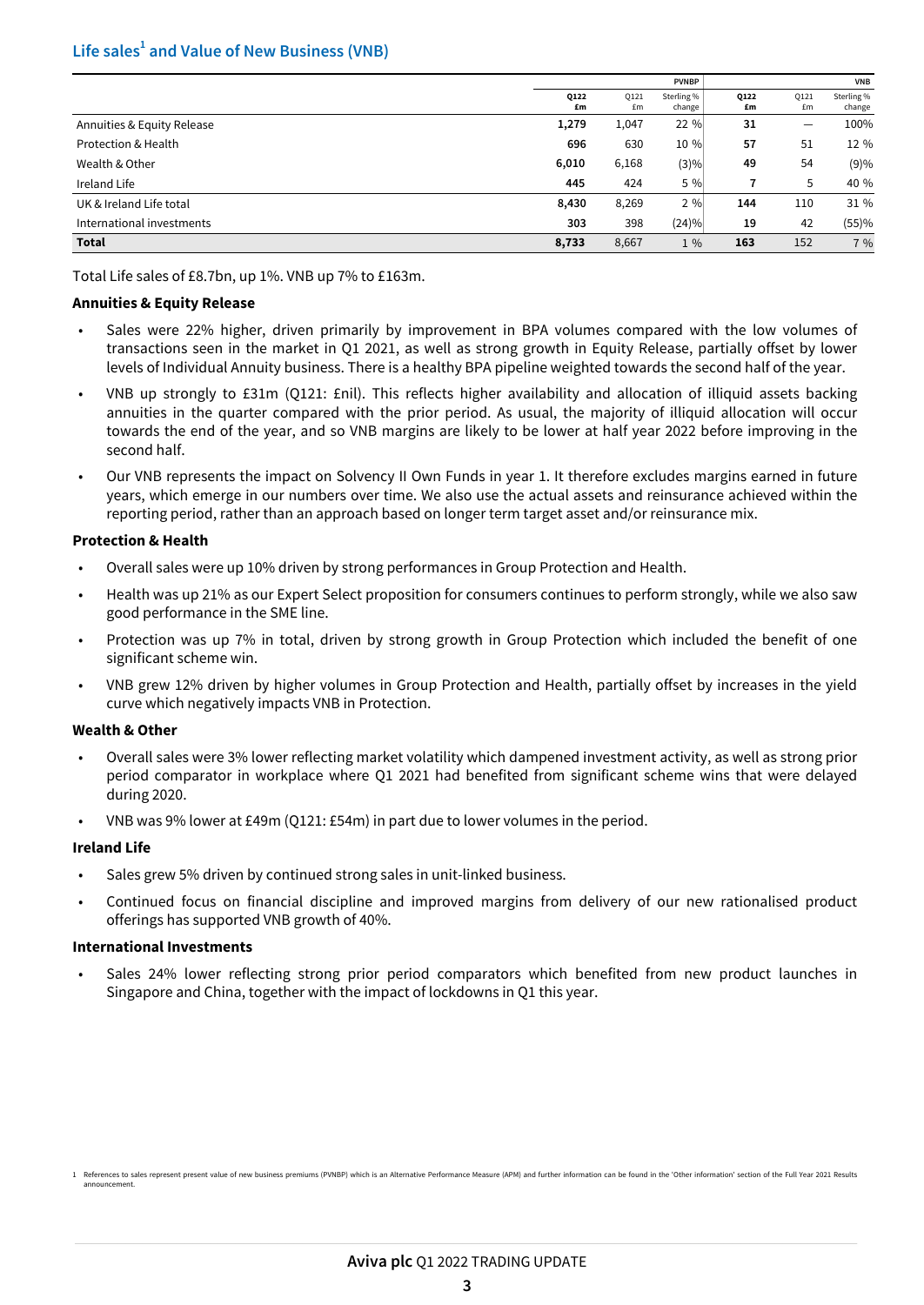## **Wealth and Aviva Investors net flows<sup>1</sup> and assets under management (AUM)**

|                                         |            | <b>Net flows</b>         |                     |                  | Assets under management |         |  |  |
|-----------------------------------------|------------|--------------------------|---------------------|------------------|-------------------------|---------|--|--|
|                                         | Q122<br>£m | Q121<br>£m               | change <sup>1</sup> | 31 Mar 22<br>£bn | 31 Dec 21<br>£bn        | change  |  |  |
| Wealth <sup>2</sup>                     | 2,721      | 2,896                    | (6)%                | 150              | 152                     | $(1)\%$ |  |  |
| Of which: platform                      | 1,454      | 1,531                    | (5)%                |                  |                         |         |  |  |
| Of which: workplace                     | 1,412      | 1,543                    | (8)%                |                  |                         |         |  |  |
| Of which: individual pensions and other | (145)      | (178)                    | (19)%               |                  |                         |         |  |  |
| Aviva Investors                         | (4, 283)   | 20                       |                     | 253              | 268                     | (5)%    |  |  |
| Of which: external assets               | (235)      | 184                      |                     |                  |                         |         |  |  |
| Of which: internal assets               | (1, 194)   | (164)                    |                     |                  |                         |         |  |  |
| Of which: strategic actions             | (2, 854)   | $\overline{\phantom{m}}$ |                     |                  |                         |         |  |  |

#### **Wealth**

- Net flows of £2.7bn remained strong at 7% (annualised) of opening AuM, though were 6% lower than Q121 (£2.9bn). This reflected lower inflows due to market volatility, and an improved lapse rate of 6% that was nearly 1pp lower than Q1 2021.
- Platform net flows were 5% lower at £1.45bn (Q121: £1.53bn), as market volatility resulted in lower investment activity and switching in the period. Performance remains strong, and our Advisor Platform reached the significant milestone of taking #1 ranking in net flows for the whole of 2021 for the first time.
- Workplace net flows remained strong at £1.4bn (Q121: £1.5bn), with the reduction in flows primarily a result of a strong Q1 in 2021 which benefited from a number of scheme wins whose transition had been delayed in 2020.

#### **Aviva Investors**

- External net flows of £(0.2)bn (Q121: £0.2bn), excluding cash and liquidity funds, reflected volatile market conditions.
- Internal asset net flows of £(1.2)bn (Q121: £(0.2)bn) reflected expected outflows from internal assets, mainly Heritage. Strategic actions net flows of £(2.9)bn largely relate to exit decisions taken by clients previously part of the Group, mainly Aviva Investors France.
- Fund performance remains strong, with 76% of funds above benchmark over 1 year (FY21: 69%) and 66% over 3 years (FY21: 65%).
- We continue to focus on our strengths of ESG, real assets, infrastructure and credit, while improving the efficiency of the business.

|              |                       |            |                      |                  |            |                      |            |            | <b>GWP</b>           |                       |                       | COR               |
|--------------|-----------------------|------------|----------------------|------------------|------------|----------------------|------------|------------|----------------------|-----------------------|-----------------------|-------------------|
|              | <b>Personal lines</b> |            |                      | Commercial lines |            |                      | Total      |            |                      | Total                 |                       |                   |
|              | Q122<br>£m            | 0121<br>£m | Sterling %<br>change | Q122<br>£m       | 0121<br>£m | Sterling %<br>change | Q122<br>£m | 0121<br>£m | Sterling %<br>change | Q122<br>$\frac{9}{6}$ | Q121<br>$\frac{0}{0}$ | Change            |
| UK           | 627                   | 643        | (2)%                 | 611              | 552        | 11 %                 | 1,238      | 1,195      | 4 %                  | 99.4 %                | 92.1 %                | $7.3$ pp          |
| Ireland      | 46                    | 53         | (13)%                | 63               | 57         | 11 %                 | 109        | 110        | (1)%                 | 100.9 %               | 94.4 %                | 6.5 pp            |
| Canada       | 451                   | 427        | 6 %                  | 302              | 259        | 17 %                 | 753        | 686        | 10 %                 | 91.8 %                | 88.1 %                | 3.7 <sub>pp</sub> |
| <b>Total</b> | 1,124                 | 1,123      | $-$ %                | 976              | 868        | 12 %                 | 2,100      | 1,991      | 5 %                  | 96.4 %                | 90.6 %                | 5.8 <sub>pp</sub> |

## **General Insurance GWP and COR**

#### **Overall**

- GWP up 5% to £2.1bn (Q121: £2.0bn), another record first quarter. The UK delivered growth of 4% and Canada 10%.
- COR was 5.8pp higher at 96.4% (Q121: 90.6%) following a return to more normal claims frequency together with higher UK weather costs versus long-term average.
- In line with the market, we are observing increasing claims inflation across our GI businesses as a result of macroeconomic uncertainties and volatility. In response we have taken swift pricing, underwriting and claims management actions to mitigate this, and we expect these actions to continue.

#### **UK & Ireland**

- **•** UK commercial lines growth of 11% was driven by continued rate momentum (7pp) and strong new business growth and retention (4pp) , including growth of 12% in SME and 9% in Global Corporate and Specialty (GCS) lines.
- Personal lines down 2%, with Retail premiums down 1% driven by pricing discipline in a soft rating environment, and Intermediated premiums also down as we continue to reshape the portfolio towards higher margin lines.

<sup>1</sup> Aviva Investors net flows excludes liquidity funds and cash 2 Q121 re-presented to remove Wealthify which is now shown as a Group investmen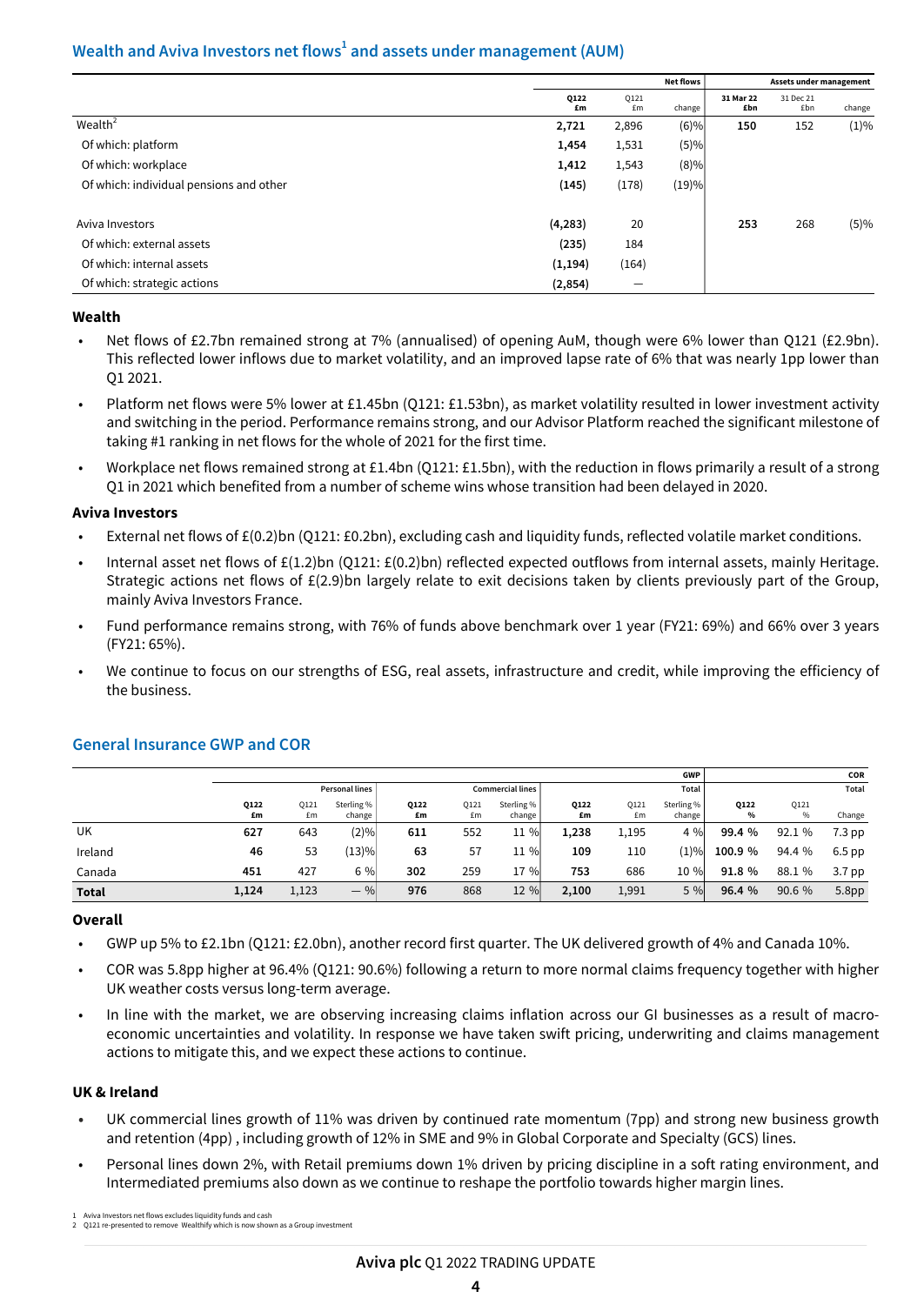- Following the FCA pricing practices review, policy retention in Q1 has increased across both Home and Motor.
- UK GI COR of 99.4%, was 7.3pp higher than prior year, of which 5.2pp relates to higher weather costs (the February storms cost £70m). A return to more normal claims frequency also adversely impacted the COR.
- In Ireland, growth of 4% (at constant currency) was driven by Commercial Lines, whilst the COR of 100.9% reflected more normal claims frequency and adverse large losses.

#### **Canada**

- Commercial lines premiums were 17% higher (13% higher at constant currency), with the business benefiting from new business activity, and the favourable rate environment.
- Personal lines premiums were 6% higher (3% higher at constant currency), reflecting strong rate increases against the inflationary backdrop.
- COR of 91.8%, was 3.7pp higher than prior year mainly due to more normal levels of claims frequency.

## **Capital & centre liquidity**

#### **Solvency II shareholder cover ratio**

- The cover ratio reduced by 39pp during the quarter to 205% (FY21: 244%).
- This was driven by the £3.75bn capital return which is now fully recognised in our Solvency II position, the redemption of £500m of subordinated debt, and the 2021 final dividend, partly offset by Solvency II Operating Capital Generation (OCG) in the period and the beneficial impact of higher interest rates.
- Estimated pro forma cover ratio of 198%, allowing for a further £500m debt reduction over time and £75m pension scheme payment. The acquisition of Succession Wealth will further reduce this pro forma ratio to 192%.

|                                               | Movements recognised in Q1 2022 <sup>1</sup> |                           |                                                |                        |                                    |         |                                                                 |                                      |                                      |  |
|-----------------------------------------------|----------------------------------------------|---------------------------|------------------------------------------------|------------------------|------------------------------------|---------|-----------------------------------------------------------------|--------------------------------------|--------------------------------------|--|
| £bn                                           | FY 2021                                      | £3.75bn capital<br>return | £500m<br>redemption of<br>subordinated<br>debt | 2021 final<br>dividend | <b>Total capital</b><br>generation | Q1 2022 | <b>Further debt</b><br>reduction &<br>pension scheme<br>payment | Pro forma<br>estimated at Q1<br>2022 | Pro forma<br>estimated at FY<br>2021 |  |
| Own funds                                     | 22.2                                         | (3.75)                    | (0.5)                                          | (0.55)                 | (0.1)                              | 17.3    | (0.6)                                                           | 16.7                                 | 17.4                                 |  |
| <b>SCR</b>                                    | (9.1)                                        | $\overline{\phantom{0}}$  |                                                | —                      | 0.6                                | (8.4)   | $\qquad \qquad$                                                 | (8.4)                                | (9.1)                                |  |
| Surplus                                       | 13.1                                         | (3.75)                    | (0.5)                                          | (0.55)                 | 0.6                                | 8.8     | (0.6)                                                           | 8.3                                  | 8.3                                  |  |
| Solvency II Shareholder cover<br>ratio $(\%)$ | 244 %                                        |                           |                                                |                        |                                    | 205 %   |                                                                 | 198 %                                | 191 %                                |  |

#### **Solvency II debt leverage ratio**

- Solvency II debt leverage of 29% at Q122 after allowing for the £500m subordinated debt redemption on 21 April (FY21: 27%).
- Estimated pro forma debt leverage of 28%, allowing for a further £500m debt reduction over time and £75m pension scheme payment.

#### **Centre liquidity**

- Centre liquidity of £5.8bn as at the end of April 2022 (Feb 2022: £6.6bn), primarily reflecting the redemption of £500m of subordinated debt.
- Estimated pro forma centre liquidity of £1.5bn, allowing for the £3.75bn capital return, a further £500m debt reduction over time and £75m pension scheme payment.

1 Rounding differences apply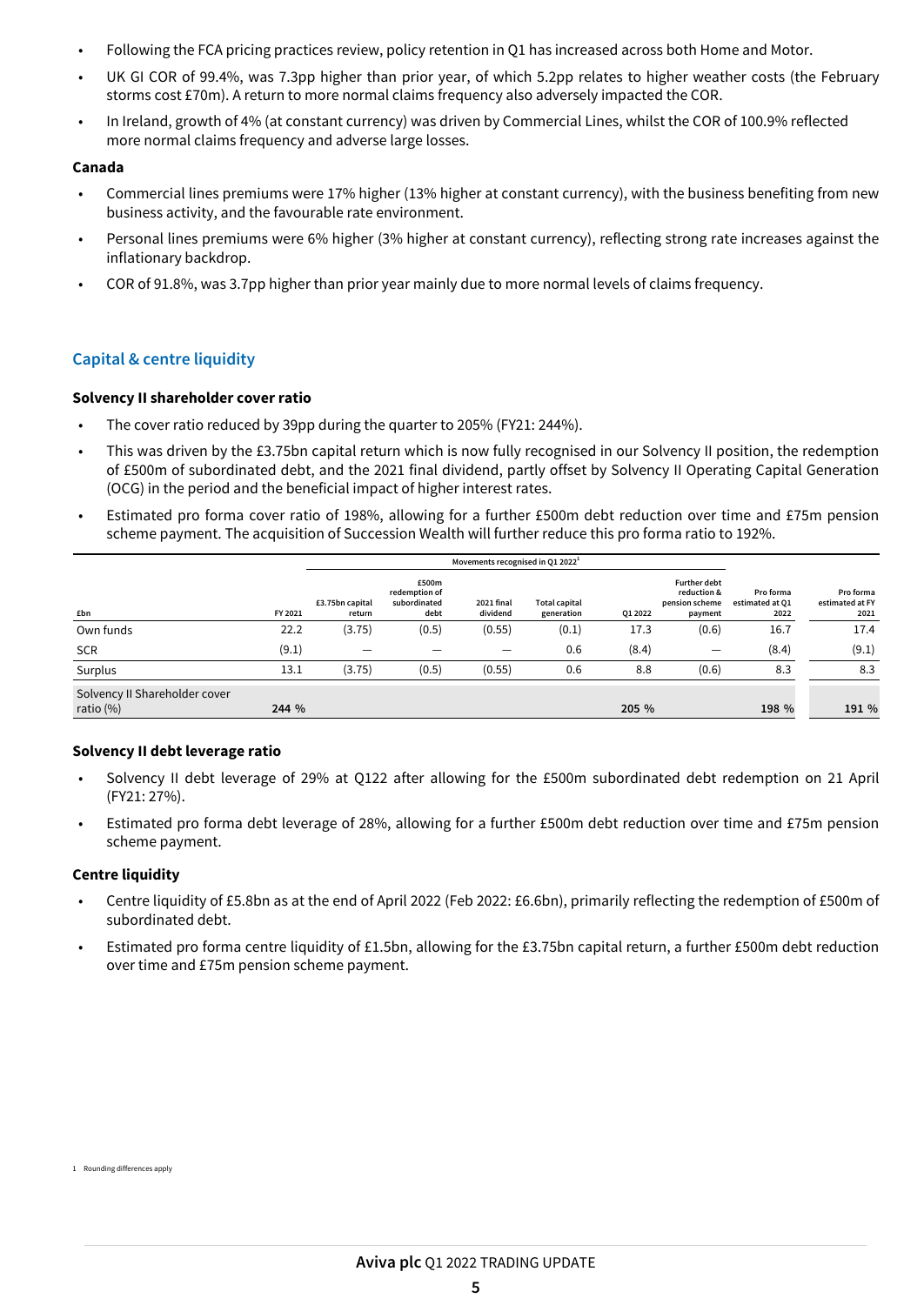## **Analyst call**

An analyst call will take place at 0830hrs BST on 18 May 2022 and will be live-streamed via our website. A replay will be available after the event. www.aviva.com

#### **Upcoming events**

We will be hosting the next of our Aviva In Focus sessions on 29 June 2022. The session will cover our Annuities & Equity Release business, together with asset origination. For further details please email: IR@aviva.com.

## **Enquiries**

#### **Analysts:**

| Rupert Taylor Rea  | +44 (0)7385 494 440  |
|--------------------|----------------------|
| Joel von Sternberg | +44 (0)7384 231 238  |
| Michael O'Hara     | +44 (0) 7837 234 388 |

#### **Media:**

Andrew Reid +44 (0)7800 694 276 Sarah Swailes +44 (0)7800 694 859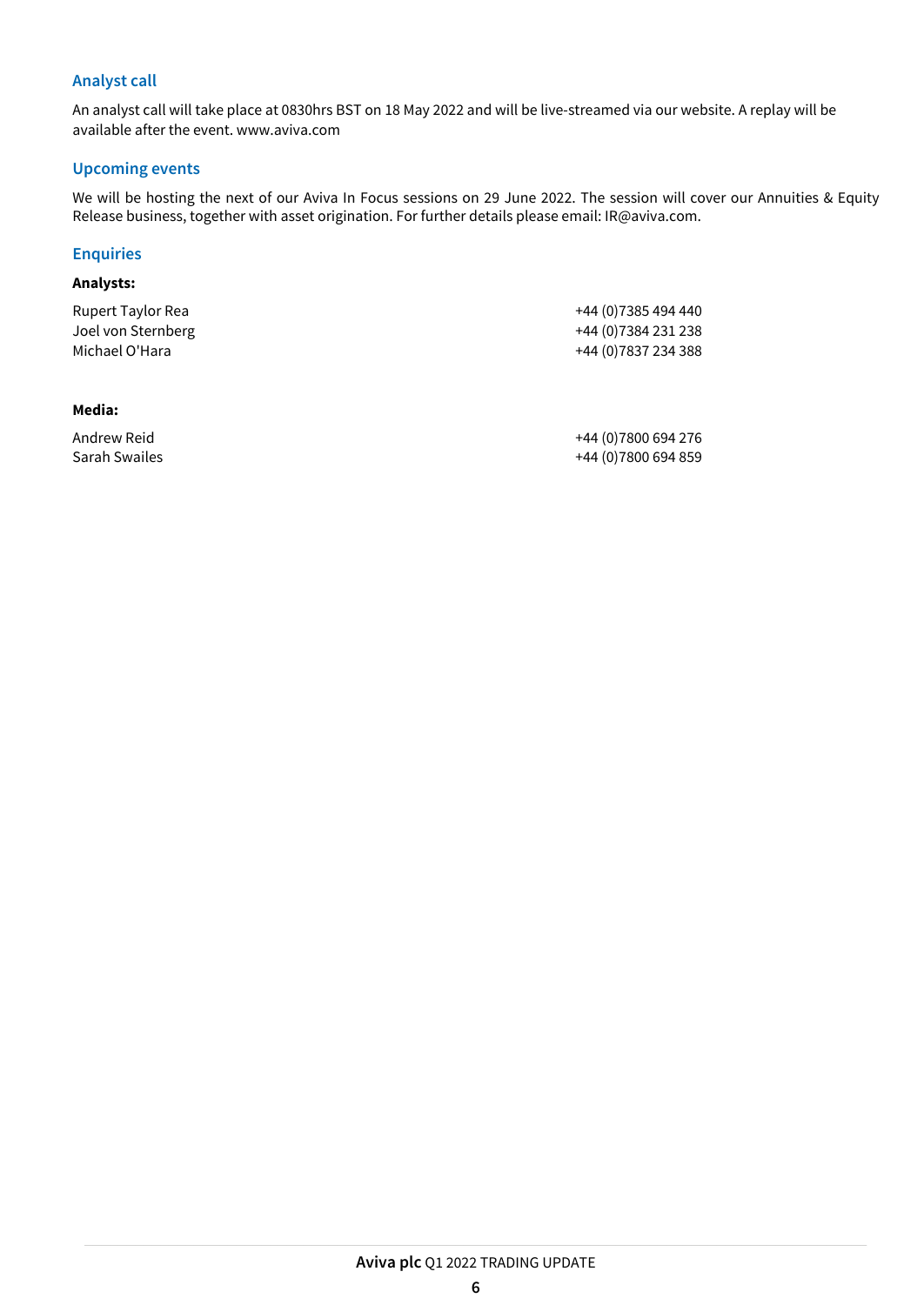## **Notes to editors**

- Throughout this trading update we use a range of financial metrics to measure our performance and financial strength. These metrics include Alternative Performance Measures (APMs), which are non-GAAP measures that are not bound by the requirements of IFRS and Solvency II. A complete list and further guidance in respect of the APMs used by the Group can be found in the 'Other information' section of the 2021 Results Announcement.
- All figures have been translated at average exchange rates applying for the period, with the exception of the capital position which is translated at the closing rates on 31 March 2022. The average rates employed in this announcement are 1 euro = £0.84 (Q1 2021: 1 euro = £0.88) and CAD\$1 = £0.59 (Q1 2021: CAD\$1 = £0.57). Growth rates in this announcement have been provided in sterling terms unless stated otherwise.
- We are the UK's leading Insurance, Wealth & Retirement business and we operate across our core markets of the UK, Ireland and Canada. We also have international investments in Singapore, China and India.
- We help our 18.5 million customers make the most out of life, plan for the future, and have the confidence that if things go wrong we'll be there to put it right.
- We have been taking care of people for 325 years, in line with our purpose of being 'with you today, for a better tomorrow'. In 2021, we paid £30.2 billion in claims and benefits to our customers.
- Aviva is a market leader in sustainability. In 2021, we announced our plan to become a Net Zero carbon emissions company by 2040, the first major insurance company in the world to do so. This plan means Net Zero carbon emissions from our investments by 2040; setting out a clear pathway to get there with a cut of 25% in the carbon intensity of our investments by 2025 and of 60% by 2030; and Net Zero carbon emissions from our own operations and supply chain by 2030. Find out more about our climate goals at [www.aviva.com/climate-goals](https://www.aviva.com/climate-goals) and our sustainability ambition and action at [www.aviva.com/sustainability](https://www.aviva.com/sustainability)
- Aviva is a Living Wage and Living Hours employer and provides market-leading benefits for our people, including flexible working, paid carers leave and equal parental leave. Find out more at [www.aviva.com/social-purpose](https://www.aviva.com/social-purpose)
- At 31 December 2021, total Group assets under management at Aviva Group were £401 billion. Our Solvency II shareholder capital surplus is £8.8 billion as at 31 March 2022. Our shares are listed on the London Stock Exchange and we are a member of the FTSE 100 index.